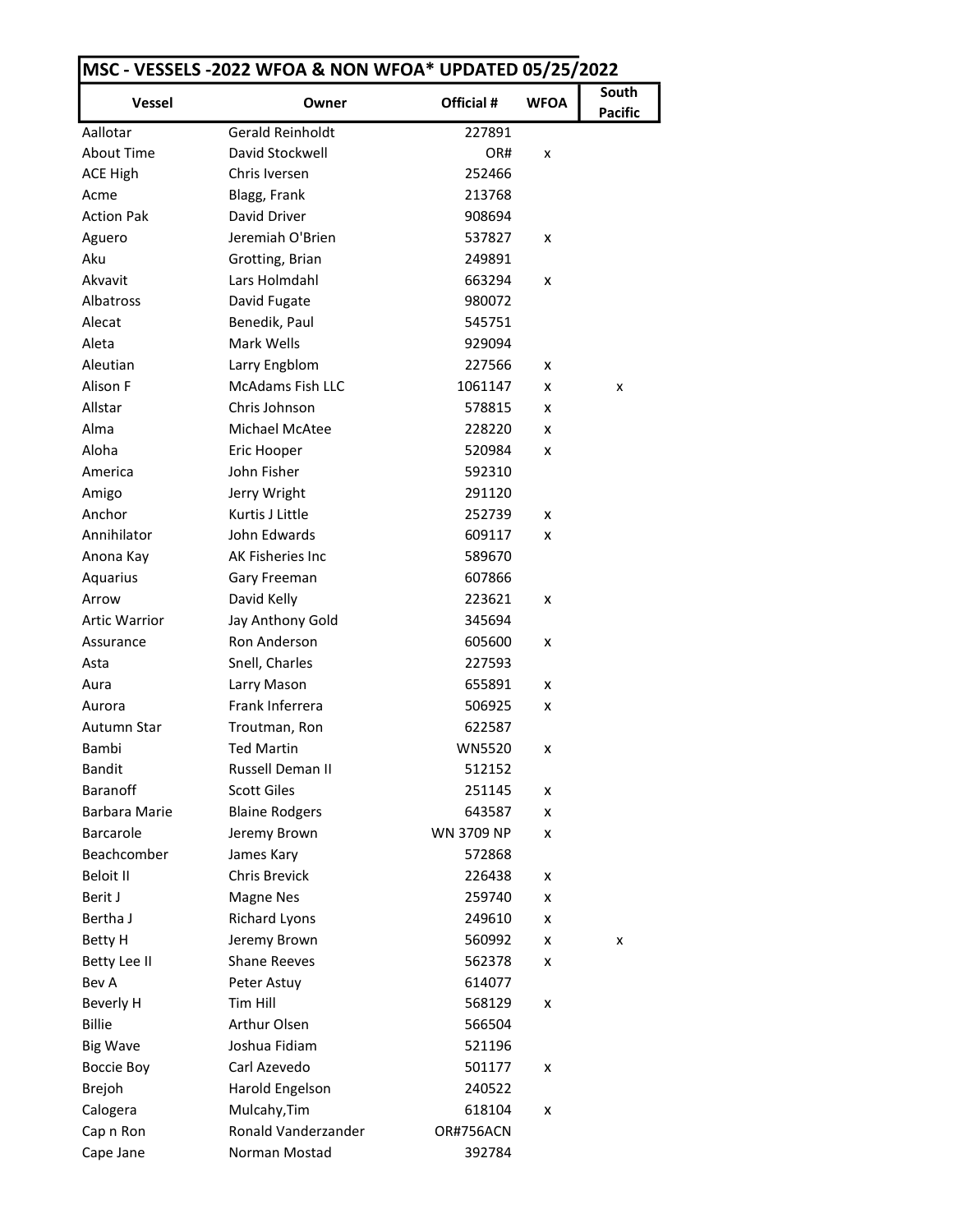| Cape Sebastion       | Lloyd Whaley                 | 596878           |   |   |
|----------------------|------------------------------|------------------|---|---|
| Capriccio            | Robert Wright                | 609044           | x |   |
| Captain Hook         | Arnie Dye Fisheries LLC      | <b>WN7546 RP</b> | x |   |
| Caremi               | Dave Wilson                  | 262161           |   |   |
| Carina               | Scott Bertelsen              | 513952           | x |   |
| Carmillo             | <b>TNT Seafoods Inc</b>      | 252676           |   |   |
| Carol M              | Michael Clausen              | 225374           | x |   |
| Carolyn Ruth         | Jack Bird                    | <b>OR 611MF</b>  |   |   |
| Cascade              | Wahl Fisheries Inc           | 1217326          |   |   |
| Castaway             | Joshua Moore                 | 555318           | x |   |
| Celtic Aire          | Paul Pellegrini              | 590273           | x |   |
| Ceres                | Preston, Jack                | 241793           |   |   |
| Charleen             | <b>William Rhodes</b>        | 537773           | x |   |
| Charlie              | <b>Charles Warren</b>        | 555046           |   |   |
| <b>Charlie Noble</b> | Tom Hart                     | 292272           | x |   |
| Charlotte            | <b>Marshall Scott Warner</b> | 233368           |   |   |
| Charlotte B          | Advantage Enterprises Inc    | 1228801          |   |   |
| Charlotte M          | <b>McAdams Fish LLC</b>      | 629672           | x | x |
| Chena                | Barrie, Tom                  | 259413           |   |   |
| Chole                | Sean Holt                    | 567252           |   |   |
| Christina            | Geoffrey Aschoff             | 591538           |   |   |
| <b>Christy Belle</b> | Henry Bryson                 | OR 197 ZB        |   |   |
| Cody Lee             | Jerry Wright                 | 54160            |   |   |
| Coho                 | Andrew Guntle                | 1217586          |   |   |
| Colby Lee            | King, John                   | 974424           |   |   |
| Condor               | Lewis, Gary                  | 228230           |   |   |
| Condor II            | <b>Fred Wedel</b>            | 545999           | x |   |
| Connie S             | <b>McAdams Fish LLC</b>      | 1047576          | x | x |
| Contender            | <b>Mark Towle</b>            | 622238           |   |   |
| Cougar Ann           | Jacob Kukkola                | OR918WX          |   |   |
| Courageous           | John Hankin                  | 641334           |   |   |
| Coyote               | <b>Kenneth House</b>         | 611695           |   |   |
| Crystal Marie        | Kerry Suomela Jr.            | 593140           | x |   |
| Czarina              | Dick Strong                  | 522674           | x |   |
| Dahlia               | Jared Vik                    | <b>WN6563NM</b>  |   |   |
| Darandy              | George Johnson               | <b>WN7565ST</b>  |   |   |
| Dare II              | <b>JACKSON COMBS</b>         | 245990           |   |   |
| Dawn Treader         |                              | 609228           |   |   |
| Dawn Venture         | BP Fishing Inc               | 393945           |   |   |
| Daystar              |                              | 555992           |   |   |
| Deacon               | <b>Chris Shallot</b>         | 614750           | x |   |
| Debbie Marie         | Paul Wedel                   | 249349           | x |   |
| Defiant              | Mike Haggren                 | 619236           | x |   |
| Destiny              | <b>Michael Forbes</b>        | 243806           | x |   |
| Discovery            | Michael Carr                 | 663515           | x |   |
| Donita               | Story, Ron                   | 611549           |   |   |
| Donna                | Donald Young                 | 226791           |   |   |
| Donna J              | <b>Bernard Norvell</b>       | 615126           | x |   |
| Doreen               | Al L Malchow                 | 237244           |   |   |
| Doris L              | Norstar Homes Inc            | 654454           |   |   |
| Dos Ninas            | Ryan Bold                    | 583569           | x |   |
| Dream                | Florian Mumford              | <b>WN1464RN</b>  |   |   |
|                      |                              |                  |   |   |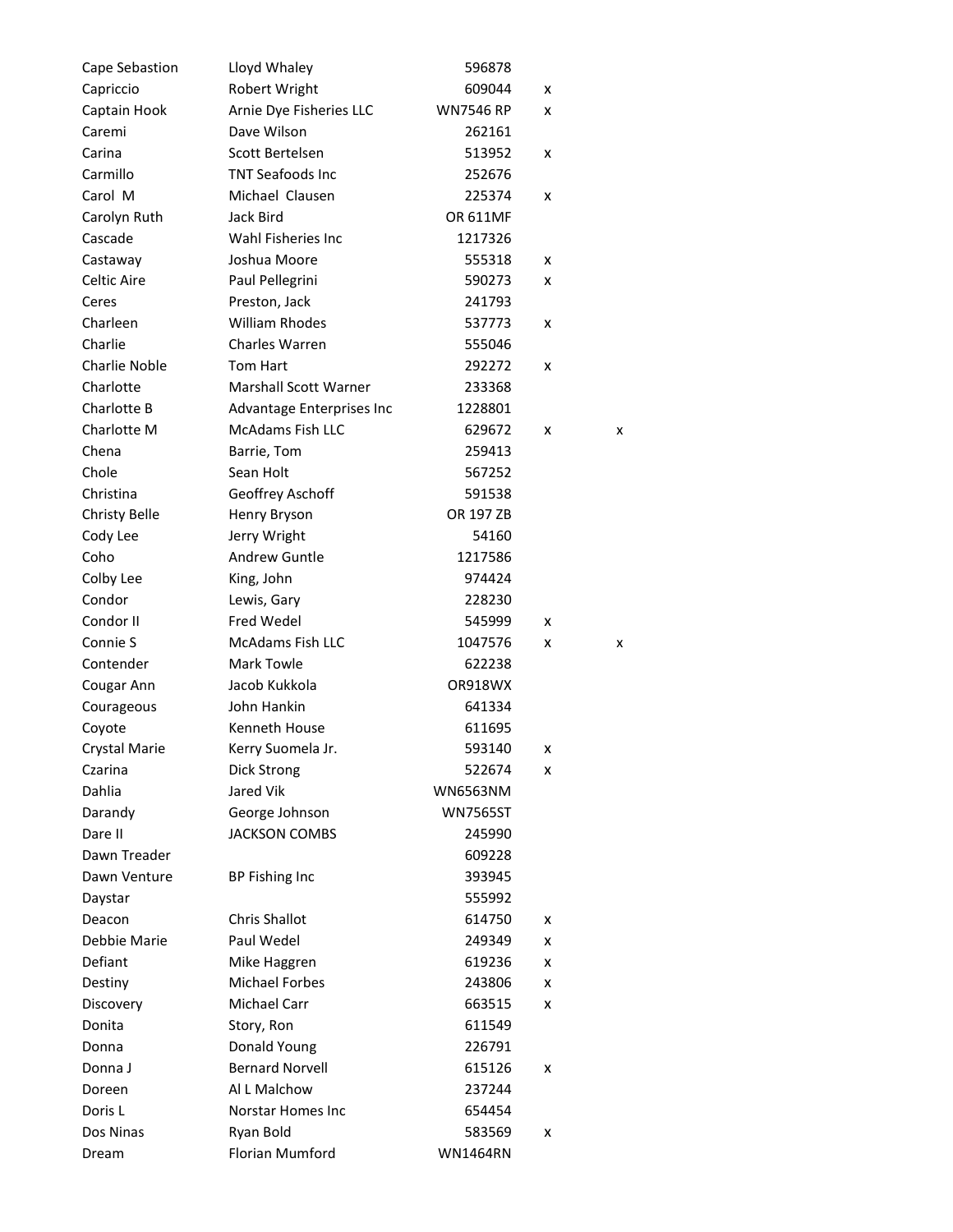| Dream Catcher       |                               | 550577            |   |   |
|---------------------|-------------------------------|-------------------|---|---|
| Dusky               | Frank Paganini                | 566924            | x |   |
| Dynamic             | <b>TODD L WHALEY</b>          | 676931            |   |   |
| Eagle Eye           | Paul Alexander                | 583326            |   |   |
| Eclipse             | Michael T Welsh Sr            | 226744            |   |   |
| Edgar A             | Kenneth Hayner                | 241105            |   |   |
| El Matador          | <b>Bill Walsh</b>             | 532949            | x |   |
| Eleanor Marie       | <b>Tom Capen</b>              | 607016            | x |   |
| Elliana Mae         | Castagnola, Tim               |                   |   |   |
| <b>Empress</b>      | Rosecrans, Michael            | 238584            |   |   |
| Endeavour           | Aaron Dumler                  | <b>WN8815NW</b>   | x |   |
| Enterprise          | David DeBelloy                | 605307            | x |   |
| Equinox             | Joseph Speir                  | 1171177           |   |   |
| Erin Nicole         | Steve Burklund                | 1021219           |   |   |
| Esperanza           | James Gagnon                  | <b>OR 320 ADU</b> |   |   |
| <b>Ethel May</b>    | Louis Summers                 | 256048            | x |   |
| Evening             | Wanda Henry                   | 240785            | x |   |
| <b>Evening Star</b> | <b>Evening Star LLC</b>       | 515850            |   |   |
| EZ 1                | Harvey Cosky                  | 946138            | x |   |
| Faith II            | Dixson, Lorin                 | 238244            |   |   |
| Fat Cat             | Johnson, Larry                | 599832            |   |   |
| Finn                | <b>Robert Eber</b>            | 260044            |   |   |
| First Hope I        | <b>Frank Button</b>           | 953627            |   |   |
| Fish On IV          | Ronald Kellim                 | 1205540           |   |   |
| Fishtale            | Alto, John                    |                   |   |   |
| Fjord Queen II      | Barry Day                     | 1071954           | x |   |
| <b>Flying Fin</b>   |                               | 529513            |   |   |
| Footloose           | Corey Olsen                   | 593575            |   |   |
| Footloose           | Jim Burns Jr.                 | 591482            | x |   |
| Four Forty          | Davis, Steve                  |                   |   |   |
| <b>Four Sisters</b> | <b>McAdams Fish LLC</b>       | 661543            | х | x |
| Four Winds          | <b>Bill Wilson</b>            | 511691            | x |   |
| Fram                | Robert Meyer                  | 259125            | x |   |
| Freeland            | <b>Freeland Fisheries Inc</b> | 249677            |   |   |
| Geraldine           | <b>Russell Beard</b>          | 650952            | x |   |
| Ginger              | Grant Baldwin                 | 239523            | x |   |
| Ginny C             | Robby Bruce                   |                   | x |   |
| Ginny G             | Wayne J Clemons               | 630351            |   |   |
| Gloria Marie        | Fredd Hepp                    | 295397            | x |   |
| Golden Eagle        | William Maidof                | 581478            |   |   |
| Grace               | Gary Webb                     | 1192580           |   |   |
| Grace Elizabeth     | DAVID M LOGSDON               | 574095            |   |   |
| Granada             | Dave Jordon                   | 521529            | x |   |
| Grant               | John King                     | 219720            |   |   |
| Gratitude           | <b>Bob Schroeder</b>          | 933729            | x |   |
| Grayling            | Wells, Mark                   | 212295            |   |   |
| Gretchen            | Darby Dickerson               | 533052            | x |   |
| Haida               | Michael Smith                 | 605147            |   |   |
| Hans Halvor         | Cori Halvorsen                | 592550            | x |   |
| Hard Rock           | Lopez, Marty                  | 1023959           |   |   |
| Harvest Queen       | <b>Bob Channell</b>           | 257653            | x |   |
| Harvestor           | <b>Tyler Long</b>             | 994147            | x |   |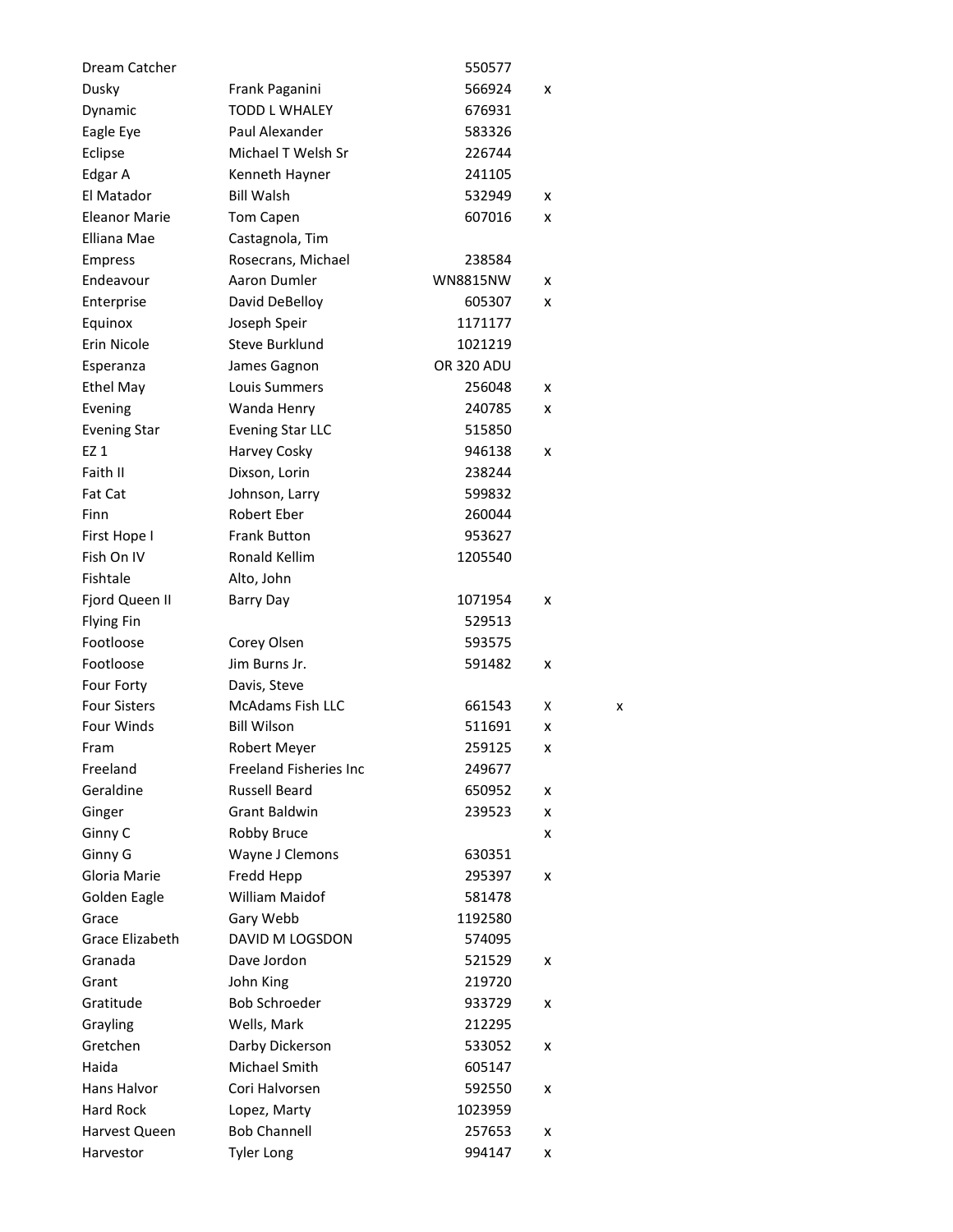| <b>Heather Rae</b> | John Noda              | 348366          |   |   |
|--------------------|------------------------|-----------------|---|---|
| Heidi              | Ken Lundie             | 227373          | x |   |
| Heidi Sue          | <b>Tony Pettis</b>     | 545998          |   |   |
| <b>High Seas</b>   | Barry Day              | 510774          | x |   |
| Hilma              | Peter Astuy            | 539666          |   |   |
| Holly H            | Lewis Hill             | 602398          | x |   |
| Home Brew          | Sjostrom, Gary         | 610349          |   |   |
| Howard H           | Doug Fricke            | 921637          | x |   |
| Husker             | Lewis, Mark            | 539240          |   |   |
| Hustler            | <b>Robert Pries</b>    | 943301          |   |   |
| Inez <sub>C</sub>  | Dale Tracy             | 515057          | x |   |
| Ingot              | Matt Gillman           | 549280          | x |   |
| Inspiration        | Manning, William       | 1119857         |   |   |
| Interpid           | Frizzell, Mark         | 239472          |   |   |
| Intrepid           | Hickey, Scott          | 250385          |   |   |
| Irene M            | Pschaida, Steven       | 294764          |   |   |
| <b>Irish Miss</b>  | Smith, Tim             | 563523          |   |   |
| <b>Island Girl</b> | Clay Howenstine        | 986398          | x |   |
| Itasca             | <b>Charles Warren</b>  | 923560          |   |   |
| Jager Brooke       | Julio Ochoa            | 992292          |   |   |
| Janice Ann         | <b>Justin Rogers</b>   | <b>WN2004SA</b> |   |   |
| Janice R           | Risley, Jerry          | 621270          |   |   |
| Janthina           | John LaGrange          | 978287          | x | x |
| Jeannette P        | Salo, Steve            | 236030          |   |   |
| Jes An             | <b>Tim Estes</b>       | 1172054         | x |   |
| Jennie             | Ty Schmitz             | <b>WN9323SF</b> |   |   |
| Jessica H          | Harden, Gary           | 584928          |   |   |
| Jessie B           | Kary, Randall          | 240319          |   |   |
| Jimco              | Rondo, Wayne           | OR243abf        |   |   |
| Jo El              | Cameron, Christopher   | 507777          |   |   |
| Joanne             | <b>Wayne Curtis</b>    | 246410          | x |   |
| Johnny A           | John Kaino             | 625595          |   |   |
| Juanaloa           | Blair, Richard         | 518173          |   |   |
| Judy II            | Horton, Gary           | 241620          |   |   |
| Judy S             | William Rehmke         | 554994          | x |   |
| Kae Le Belle       | <b>Richard Pickett</b> | OR#101AEJ       |   |   |
| Kaisa              | Dan Ashby              | 939973          |   |   |
| Kaisha Lenae       | <b>Brian Cutting</b>   | 940397          |   |   |
| Kami M             | Pacific Jennings Inc   | 690307          |   |   |
| Kandi Dawn         | Allen Loretz           | 531984          |   |   |
| Karin Michelle     | Lenty, John            | 654434          |   |   |
| Karen Jeanne       | Ogg, Richard           | 605854          | x |   |
| Karolee            | Joel Kawahara          | 248180          | x |   |
| Kathleen           | Robert Lee             | 943407          | x |   |
| Kathleen           | Sean Holt              | 548612          |   |   |
| Kathleen           | Sutton, Lance          | 943407          |   |   |
| Kathleen Jo        | Jeffery Thomas         | 571511          | x |   |
| Katrina            | David/Lori Hubbard     | 594790          |   |   |
| Katy J             | Kona Pacific LLC       | <b>WN3144NF</b> | x |   |
| Katy Mary          | Vessel Mang. Assoc.    | 934489          | x |   |
| Kay Anne           | Jack Bird              | 556719          |   |   |
| Kelli J            | David Richards         | 580955          |   |   |
|                    |                        |                 | x |   |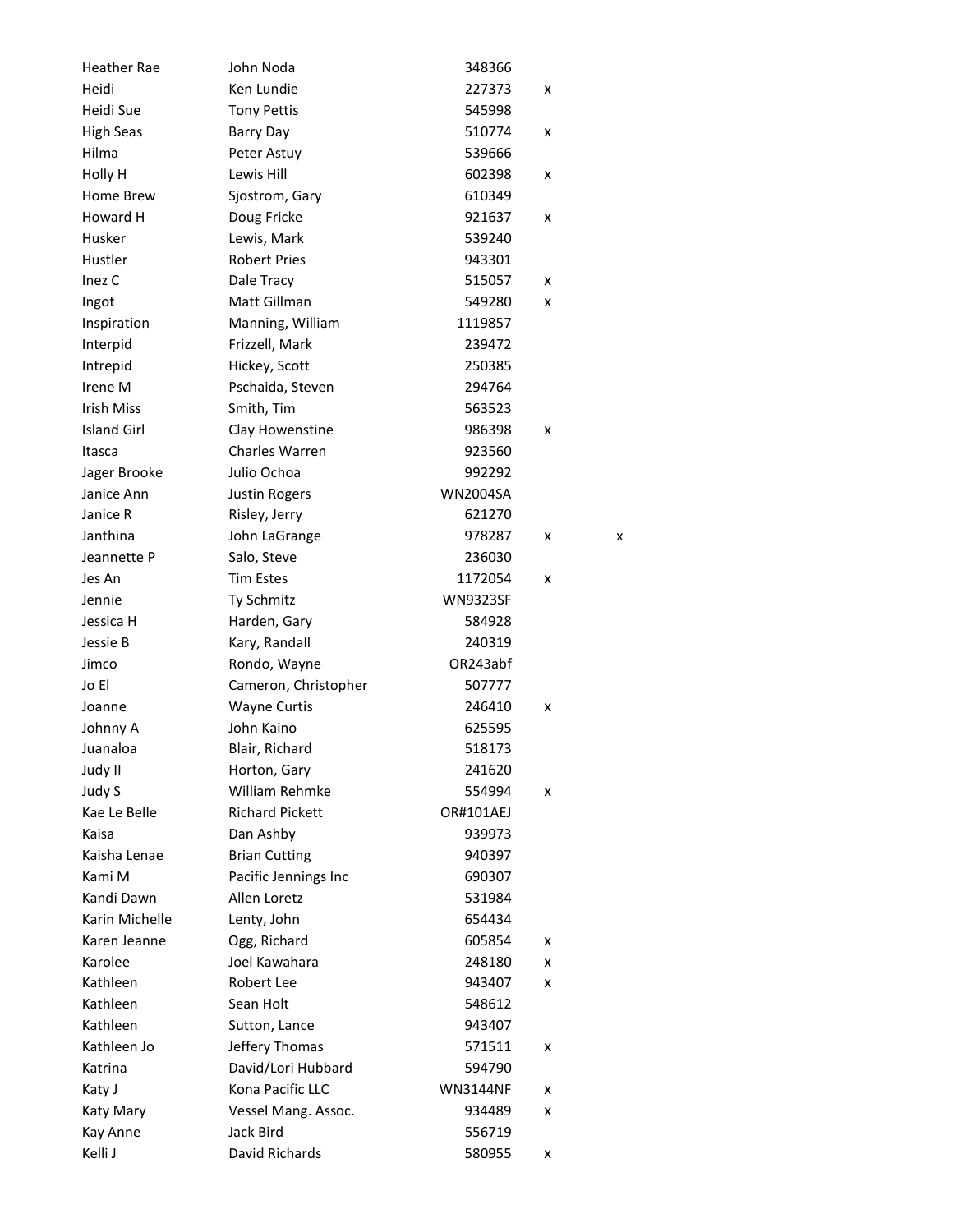| Kismet          | <b>Edward Mitchell</b>        | 274671          |   |   |
|-----------------|-------------------------------|-----------------|---|---|
| Koko            | Harvey Cosky                  | <b>WN7794RR</b> | x |   |
| Kolby Lee       | John King                     | 974424          |   |   |
| Kristen Gail    | <b>Kristen Gail Fisheries</b> | 596708          |   |   |
| Kristy          | Robert Cox                    | 265542          |   |   |
| Lacie Christine | <b>Gerald Cutting</b>         | <b>WN8225NW</b> |   |   |
| Lady Allison    | JP Fishing LLC                | 602022          | x |   |
| Lady Becky      | Johnson, Phillip              | 226744          |   |   |
| Lady Laura      | Jim Fisher                    | 571356          | x |   |
| Lady Lee        | <b>Robert Browning</b>        | 927181          |   |   |
| Lady Mary       | Ocean Adventures Inc          | 980333          |   |   |
| Lady Nell       | Win Chang Inc                 | 941807          |   |   |
| Lady Valerie    | John Madden                   | 1213437         |   |   |
| Lancing         | John Moir                     | 214689          |   |   |
| Lanny Boy       | Crane, David                  | 539184          |   |   |
| Lanola          | <b>Frank Akers</b>            | 256272          | x |   |
| Last Dance      | Joseph Rock                   | OR 701 ZY       |   |   |
| Laura Ann       | <b>Frank Crivello</b>         | 672662          | x |   |
| Lechelle II     | Mina Inc., Larry White        | 1042151         |   |   |
| Lee Ann         | Bennett, David                | CA 606950       |   |   |
| Legacy II       | Jay Beckman                   | 556827          |   |   |
| Liberty II      | <b>Peter Emmons</b>           | CA 1278940      | x |   |
| Lihue II        | Arnold, Stewart               | 239792          |   |   |
| Lillie M        | Wilson, Larry                 | 581686          |   |   |
| Linda Jean      | Sold - New Owner              | 591067          | x |   |
| Lisa Jean       | Andrew Shortman               | OR008CAE        |   |   |
| Longfin         | Alan Alward                   | 689214          | x |   |
| Loran           | John Murray                   | 259816          | x |   |
| Lori Ann        | <b>Travis Vitale</b>          | 295672          |   |   |
| Mabel           | Overacker, Otar               | 223808          |   |   |
| Maja            | Chris Attwood                 | 236190          | x |   |
| Mandy Jane      | <b>Russell Deman II</b>       | 548563          |   |   |
| Mar C           | <b>Ryan Walters</b>           | 1034163         |   |   |
| Maria Isabel    | <b>Arron Newman</b>           | 586208          | x |   |
| Marie M         | John Myking                   | 509968          | x |   |
| Marilee         | Anthony Cannia                | 278435          |   |   |
| Marilyn A       | Mark Smith                    | OR#             | x |   |
| Marina          | Michael Brown                 | 1040505         | x | x |
| Marine Star     | John Myking                   | 537893          | x |   |
| Marne           | Dough Ceasar                  | 504356          |   |   |
| Martin          | Richard Gillman               | 565476          | x |   |
| Mary B          | <b>Brad Oldfield</b>          | 567048          | x |   |
| Mary B          | Pegasus Fisheries Inc         | 511579          |   |   |
| Mary C          | Paugh, Jerry                  | 250939          |   |   |
| Mary Catherine  | Harris Stowell III            | 277277          |   |   |
| Mary F          | Maharry, Robert               | 506907          |   |   |
| Mary Jane       | <b>Gary Davis</b>             | 254935          |   |   |
| Mary Lu         | <b>Brett Fahning</b>          | 298475          |   |   |
| Mary Vincent    | William J. Murtha             | 632207          | x |   |
| Master Chris    | Sea Catch Inc                 | 507888          |   |   |
| Maverick        | <b>Steve Hull</b>             | 587855          |   |   |
| Maverick        | Mike Brown                    | 930683          | x | x |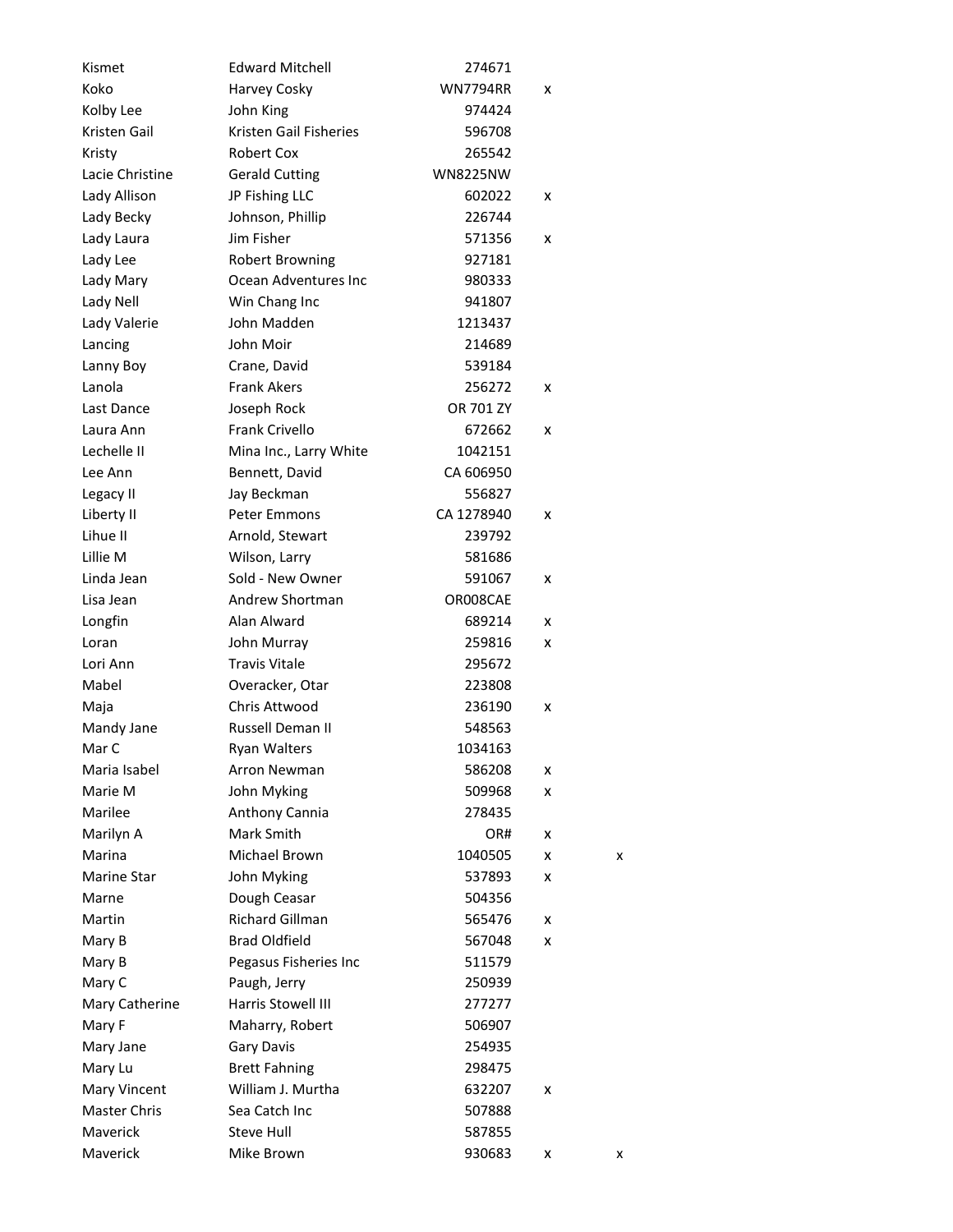| McKenzie Rose       | Douglas Warren           | 682724          |   |   |
|---------------------|--------------------------|-----------------|---|---|
| Medallion           | Joshua V. Fidiam         | 507153          |   |   |
| Mellissa Jo         | <b>Mathew Forve</b>      | 240678          |   |   |
| Melville            | <b>Burlin Phillips</b>   | OR495 AAX       |   |   |
| <b>Memories</b>     | David Ericksen           | 251934          | x |   |
| Metta Marie         | Alexander, Paul          | 228297          |   |   |
| Michele Ann         | <b>Carlton Fisheries</b> | 569611          | x |   |
| Michele Ann         | Kaila Nicole Inc         | 555388          |   |   |
| Midnight Sun        | Paul Munowitch           | CF 1943 VH      | x |   |
| Mikette             | Michael R. Brown         | 622875          | x | x |
| Mi-Lady II          | Green, Marvin            | 599120          |   |   |
| Minke               | <b>Bruce Samuelson</b>   | 550828          | x |   |
| Miss Ellie          | Leslie Swenson           | 1140674         |   |   |
| Miss Emilie         | Joseph M Speir           | 1243483         |   |   |
| <b>Miss Hailee</b>  | Eugene M Kelly           | 524780          |   |   |
| Miss Pacific        | Peterson, Jim            | 621170          |   |   |
| <b>Miss Pacific</b> | Ed Bittner               | <b>WN0721SF</b> | * |   |
| Miss Pat            | <b>Wallace Dolph</b>     |                 |   |   |
| Miss Sarah          | Beere, Mathew            | 606180          |   |   |
| Miss Tiffanie       | <b>Kris Melling</b>      | 646374          | x |   |
| <b>Miss Venus</b>   | <b>Becky Miller</b>      | <b>WN2595SF</b> |   |   |
| <b>Mistress</b>     | Chris Cain               | 627906          | x |   |
| Misty R             | Randy Brevick            | 31522           |   |   |
| Molle               |                          | 260045          |   |   |
| Molly Jane          | <b>McAdams Fish LLC</b>  | 510351          | x | x |
| Monarch             | <b>Charles Aubertin</b>  | 238231          |   |   |
| Monde Uni           | Emory, James             | 645489          |   |   |
| Moon                | Potter, Thad             | 223423          |   |   |
| Moriah Lee          | <b>Geoff Bettencourt</b> | 531323          | x |   |
| Mr. Wind            | Tomasi Vakadranu         | 20309 CFV       | x |   |
| My Lady             | Silveira, Emanuel        | 998750          |   |   |
| My Lee              | <b>Bob Kemp</b>          | 557405          |   |   |
| <b>Mystery Maid</b> | Larry Engblom            | 282410          | x |   |
| Mystic              | <b>Barry Nelson</b>      | 262086          | x |   |
| Mystic Isle         | Clyde Weese Jr.          | CF4124SM        |   |   |
| Nanbellis Jo        | Gale Force Inc.          | 618272          |   |   |
| Natalie Victoria    | <b>McAdams Fish LLC</b>  | 604553          | x | x |
| Nat                 | Jerry Wright             | 539149          | x |   |
| Native III          | Adam Odem                | <b>WN8253SJ</b> |   |   |
| Neahkahnie          | Hagel, Richard           | 575768          |   |   |
| Nedian              | <b>Ed Bittner</b>        | 669101          | x |   |
| Nelma II            | Jim Gagnon               | 260390          | x |   |
| Never Again IX      | Vanya Taylor             | OR140AFR        |   |   |
| New Dawn            | Henry deRonden           | 295629          | x |   |
| New Hope            | Paul Harman              | 639255          | x |   |
| <b>Next Time</b>    | Ray Cooper               | <b>OR#495TS</b> |   |   |
| Nicki J II          | <b>Michael Phillips</b>  | 520281          |   |   |
| Nite Bite           | <b>Gregory Thom</b>      | 576392          |   |   |
| No. 5               | Sydnee Redfield          | 932518          |   |   |
| Nordby              | Justin Finlay            | 227622          |   |   |
| Norma <sub>M</sub>  | Chase, Mark              | 599982          | x |   |
| Norsken Fisher      | Russell Johnston         | 550415          |   |   |
|                     |                          |                 |   |   |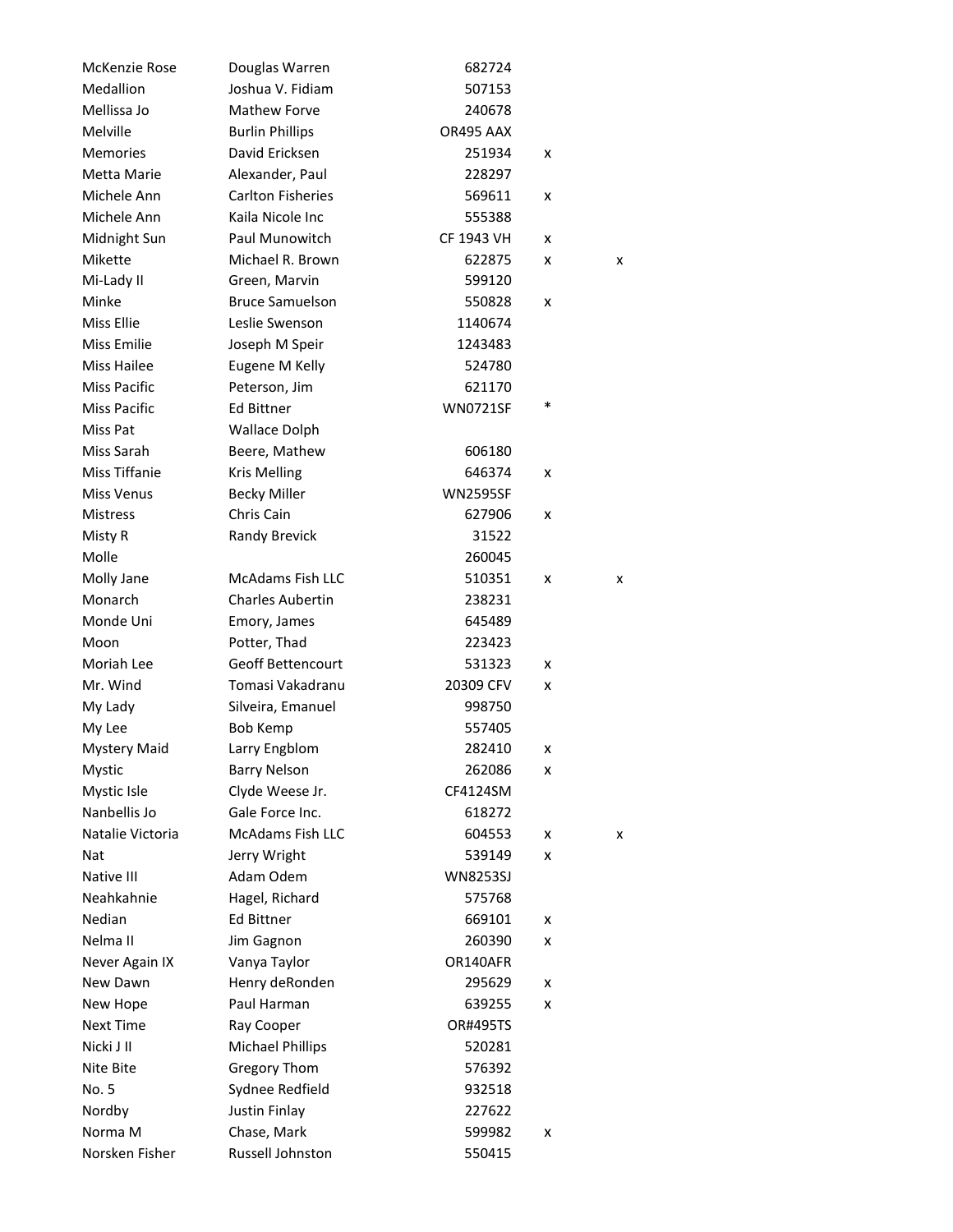| Northern Husky  | Breckon, Mike                | <b>WN3803RM</b> |   |   |
|-----------------|------------------------------|-----------------|---|---|
| Northern Star   | Gomes, Greg                  | 539747          |   |   |
| Nova            | Ron Sloan                    | 240585          | x |   |
| Ocean           | Paul Svornich                | 912873          | x |   |
| Ocean Angel III | Steve & Holly Lovejoy        |                 | x |   |
| Ocean Force     | <b>Ocean Force Fisheries</b> | 538936          |   |   |
| Ocean Gale      | Phillips Seafood Inc.        | 546225          |   |   |
| Ocean Home      | Mike Ziara                   | 617874          |   |   |
| Ocean Pearl     | F.A.S. Seafood Prod.         | <b>CAN</b>      | x |   |
| Ocean Producer  | Jennifer Braaton             | 1291679         |   |   |
| Olinka          | Doug Dirkse                  | 558005          | x |   |
| Olivia Marie    | Jack Carnahan II             | 1034946         |   |   |
| Omega-3         | <b>William Haynes</b>        | 553086          |   |   |
| Opportunity     | <b>Tre Fin Marine LLC</b>    |                 |   |   |
| Orion           | Ken Bearden                  | 512179          |   |   |
| Orion           | <b>Richard Stewart</b>       | 138549          |   |   |
| Orion           | Abad, Joe                    | 587182          |   |   |
| Osprey II       | Isaacs, Glenn                | 566504          |   |   |
| Ossian          | Ron Kemp                     | 958272          |   |   |
| Ossian          | <b>Scott Hartzell</b>        | 1084528         |   |   |
| Pacific Concept | Flamingo Island Hdgs.        | <b>CAN</b>      | x |   |
| Pacific Gem     | Ronald Harper                | 1222557         | x |   |
| Pacific Hunter  | Robert A Lee                 | 511579          | x |   |
| Pacific Concept | Flamingo Island Hdgs.        | Canada          | x |   |
| Pacific Pride   | Potter, Timothy              | 558555          |   |   |
| Pacific Rim     | Lee Cameron                  | CF6039SX        |   |   |
| Pacific Roamer  | Bird, Jack                   | OR632AEV        |   |   |
| Pacific Star    | Brown, Brian                 | 562450          |   |   |
| Pacific Sun     | Dean, Larry                  |                 |   |   |
| Palm            | Randy Harmsen                | 612104          | x |   |
| Pamela          | David Koester                | 592454          | x |   |
| Pamela Jean     | Good, Richard                |                 |   |   |
| Paula Ann       | Joe Luz                      |                 |   |   |
| Pearl J         | Jeff Mulkey                  | 946074          |   |   |
| Pegasus         | Anthony Hyrnko               |                 |   |   |
| Pelican         | Andrew Halverson             | 228377          |   |   |
| Perserverance   | <b>Bryan McHale</b>          | 971240          |   |   |
| Persistant      | Kenneth Gossard              | 581689          |   |   |
| Peso II         | <b>Rick Goche</b>            | 263690          | x |   |
| Petra Marie     | Darrin Lee Mobley            | 296325          |   |   |
| Piky            | <b>Bob Williams</b>          | 570036          | x |   |
| <b>Pisces</b>   | Austin, Robert               |                 |   |   |
| Pollux          | Mor-Jon Inc.                 | 943815          | x | x |
| Preamble        | M. Battistella/C. Barbre     | 646391          | x |   |
| Princess        | <b>Heather Sears</b>         | AK5668          | x |   |
| Prolifik        | Gene Evanow                  | 978303          |   |   |
| Pursuit         | Kathryn Vanderpool           | 541394          |   |   |
| Quest           | Leeroy Quest Inc.            | 253843          |   |   |
| Rachel II       | <b>Gann Fisheries Inc</b>    | 697860          |   |   |
| Rachel Lynn     | Rachel Lynn Inc              | 299191          |   |   |
| Rampaige        | Mark Gentry                  | 602540          | x |   |
| Ranger          | Ryan Morgan                  | 563894          |   |   |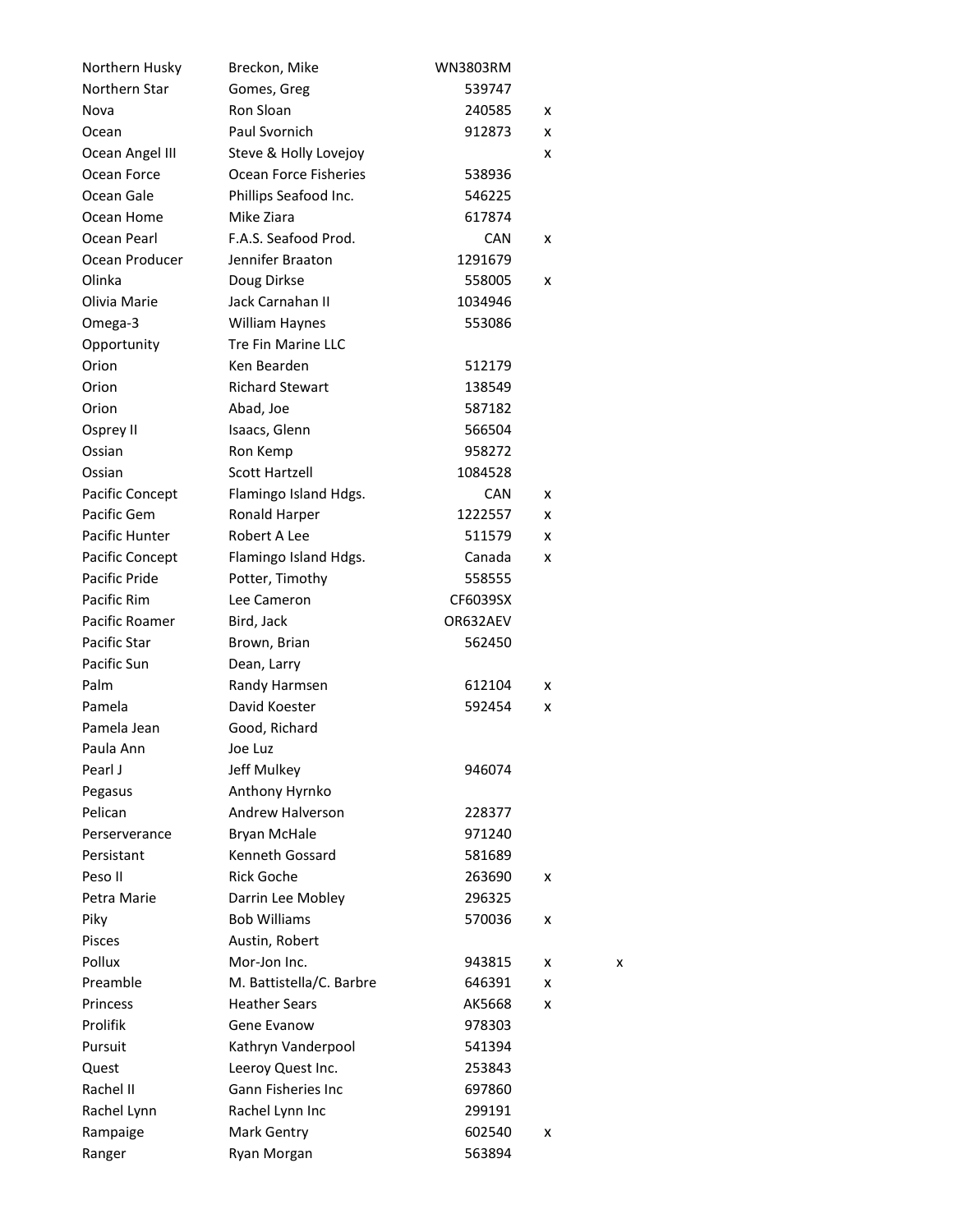| Raptor          | John McKinnon               | 1192581           | x |   |
|-----------------|-----------------------------|-------------------|---|---|
| Raven Dancer    | Stedman, Josh               | 616196            |   |   |
| ReDeemer        | Erik Johnson                |                   | x |   |
| Regina Marie    | Aaron Weinzinger            | 530072            | x |   |
| Resolute        | Dale Brevick                | 223688            | x |   |
| Robin Ann       | James Emory                 | 550432            |   |   |
| Rockfish        | <b>Brian Burns</b>          | 656620            | x |   |
| Roggy           | Peter Hanson                | 574577            |   |   |
| Rogue           | Brunsing, John              | 226508            |   |   |
| Rola            | Dan Urekar                  | 596508            |   |   |
| Roma            | Newell, Steve               | 240425            | x |   |
| Rosalena Marie  | Fred Arnoldi                | 617957            | x |   |
| Rose Lynn       | Jym Gritzfeld               | 545664            | x |   |
| Rose Marie      | Tom Fulkerson               | 267365            | x |   |
| Ruby Lee        | David Aldrich               | 601670            | x |   |
| Ruby Lily       | Michael Patterson           | 557771            | x |   |
| Ruth R          | Melvin Van Ronk             | 234247            | x |   |
| Sadie Marie     | Gary Fletcher               | 580508            |   |   |
| Saint Jude      | Karla R Inc                 | 943406            |   |   |
| Salmon King     | FAS Seafood Producers, Inc. | <b>WN1986SF</b>   |   |   |
| Sand Dollar     | Diving Charter Inc          | 554473            |   |   |
| Sally Kay       | Mike Cunningham             | 510501            |   |   |
| San Pablo       | Shawn Ryan                  | 259816            | x |   |
| Scimitar        | Sauers, Brad                | 602457            |   |   |
| Scorpio         | <b>Kim Burns</b>            | 294545            |   |   |
| Sea             | Lucas Clark                 | 248618            |   |   |
| Sea Angel       | Charles C Noggle            | 261861            |   |   |
| Sea Breeze      | Joseph Tomasello            | 262076            | x |   |
| Sea Chase       | Matt Forve                  | 584117            |   |   |
| Sea Farmer      | Harold Ames                 | 285693            | x |   |
| Sea Hunt        | Oldenburg, Leland F.        |                   |   |   |
| Sea Hunter      | Karl Evanow                 | 583569            |   |   |
| Sea Jay         | <b>Bernie Lindley</b>       | 617531            |   |   |
| Sea Pearl       | Joe Wallace                 | 583168            |   |   |
| Sea Ray         | Raymond/Phillip Hawks       | 261361            |   |   |
| Sea Spirit      | John Josephs                | 545806            |   |   |
| Sea Toi         | Bird, Jack                  | 589552            |   |   |
| Sea Wolf        | <b>Jack Carlson</b>         | 257627            |   |   |
| Seastar         | Benjamin Platt              | 252947            |   |   |
| Seaward         | Chris Lawson                | 591062            | x |   |
| Seeadler        | Kathy Fosmark               | 514371            | x |   |
| Seven Daughters | Karl Johnson                | 602564            | x | x |
| Shenanegan      | Harry J Allen               | 533291            | x |   |
| Shari Lin       | <b>Rick Horne</b>           | <b>WN 9471 RP</b> |   |   |
| Sharon Joe      | Joe Fiske                   | 610563            | x |   |
| Shirley         | <b>William Forkner</b>      | 261671            |   |   |
| Shirley A       | Anderson, Robert            | 539580            |   |   |
| Shirley B       | McAdams Fish LLC            | 1110940           | x | x |
| Sidewinder      | <b>Rex Olander</b>          | 519469            | x |   |
| Signe Lynn      | <b>Robert Haltiner</b>      | 969579            | x |   |
| Silver Lady     | Hammer & Sons LLC           | 512704            | x |   |
| Sisu            | Aaron Smith                 | <b>WN0263RP</b>   |   |   |
|                 |                             |                   |   |   |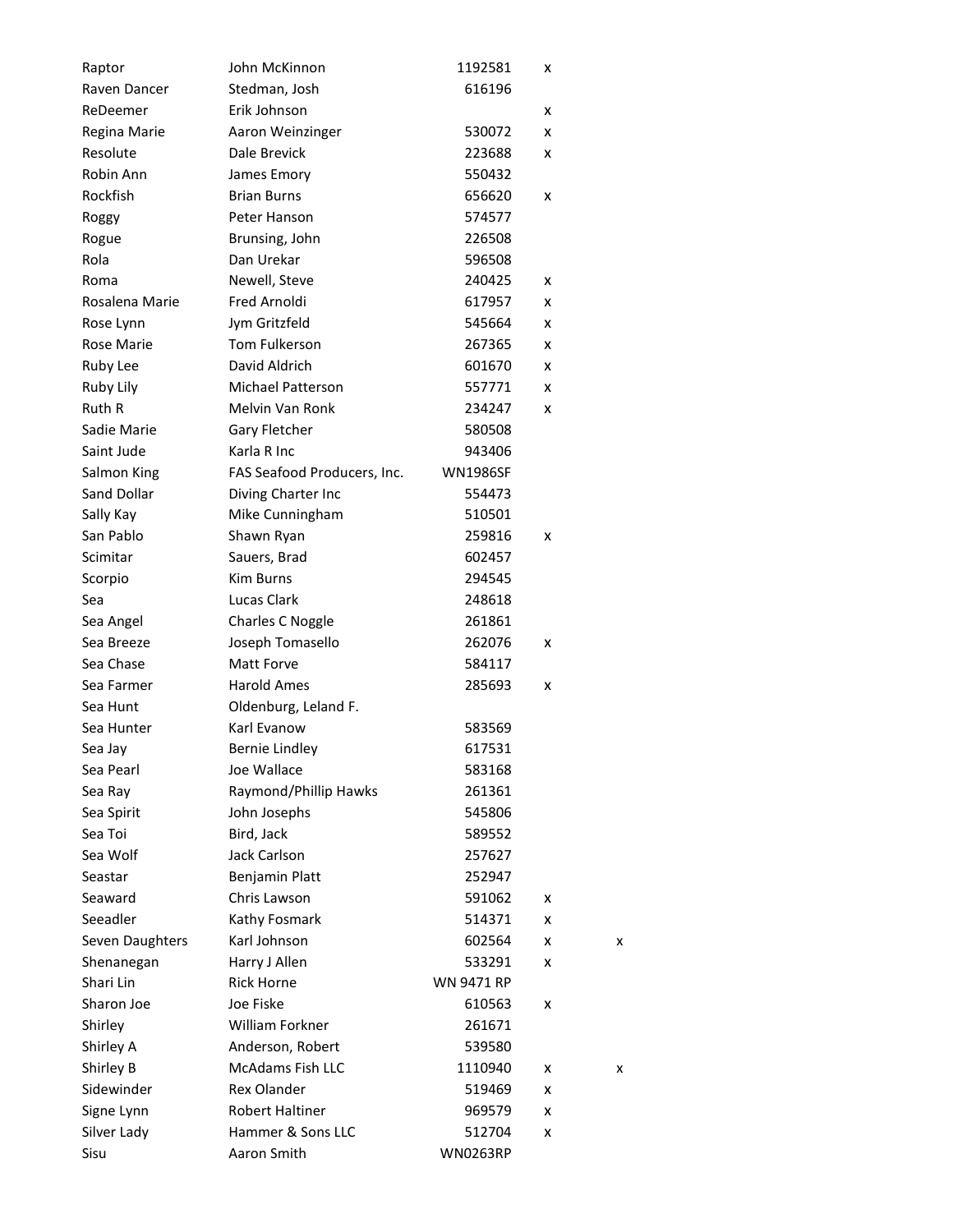| Skipjack            | Mark Evanoff            | 607428         | x |   |
|---------------------|-------------------------|----------------|---|---|
| Sleipner            | Andrew Shortman         | 243797         |   |   |
| Sonja               | Dave Stevenson          | 236908         | x |   |
| South Sea           | Wade/Michelle Costner   | 252785         |   |   |
| Southern Cross      | Kerry Suomela           | 252585         | x |   |
| Southern Horizon    | John Gibbs              | 1052597        | x |   |
| Spirt of America    | Pomolia, Victor         | 615584         |   |   |
| Sunset Charge       | Scott Kastengren        | 534685         | x |   |
| St. Jude            | Joe Malley              | 917554         | x | x |
| St. Michael         | <b>Tony Franulovich</b> | 615640         | x |   |
| <b>Star King</b>    | <b>Tim Kindred</b>      | 620272         |   |   |
| Starwest            | Dan Snell               | OR 692 TM      |   |   |
| Stephanie M         | <b>McAdams Fish LLC</b> | 1132795        | x | x |
| Stlliwater          | John Roos               | 959219         |   |   |
| Summer Breeze       | Richard Patana          | 980069         | x |   |
| <b>Summer Place</b> | OCEAN RUN INC           | 509320         |   |   |
| Sun Ra              | <b>Wilson Quick</b>     | 255548         | x |   |
| Sundancer           | Tim/Mike Quandt         | 619108         | x |   |
| Sundancer           | Rod McVicker            | 634057         | x |   |
| Sunlight            | <b>Russell Miller</b>   | 578914         | x |   |
| Sunnfjiord          | Philip Johnson          | OR 441AEB      |   |   |
| Sunset Charge       | Scott Kastengren        | 534685         | x |   |
| Supreme             | Peter Doyle             | 250101         | x |   |
| Susan Rae           | William Taylor          | 599931         |   |   |
| Svetlana M          | <b>McAdams Fish LLC</b> | 1121787        | x |   |
| Swan                | Bradshaw, Calvin        | 1020677        |   |   |
| Sylvia              | Murray Hayes            | 507393         | x |   |
| Taasinge            | Mike Haggren            | 547210         |   |   |
| Tacora              | <b>Matt Miller</b>      | 216407         |   |   |
| Takako              | <b>Fast Break Inc</b>   | 609035         |   |   |
| Tarka II            | <b>William Currie</b>   | 557686         | x |   |
| Teasha              | <b>Marc Moats</b>       | 533019         | x |   |
| Tempest             | <b>Frank Slette</b>     | 5076683        | x |   |
| Teresa Lee          | Luke Whittier           | 603289         |   |   |
| Theron              | Eric Johnson            | 241543         |   |   |
| <b>Tiger Fish</b>   | Offor Burnside          | <b>WN615RN</b> |   |   |
| Thora S             | James Long              | 261974         |   |   |
| Thunder             | Thomson, William.       | 527376         |   |   |
| Tica                | Andrejs Vanags          | 514771         | x |   |
| TNT                 | Travenshek, Leo         | 603201         |   |   |
| Tommy John          | <b>Greg Surgener</b>    | 629818         | x |   |
| Tommy Si            | Lowell Jundy            | 502325         |   |   |
| Tonto II            | Tom McCray              | 240655         | x |   |
| Townsend            | Watterberg, Tim         | 579279         |   |   |
| Tracer              | SFT Sportfishing Inc    | 588537         |   |   |
| Tradewind           | Jim Moser               | 239118         | x |   |
| Tradewind           | Paul Cox                | OR 811 ZK      |   |   |
| Tradition           | Deranleau, Collin       | 605198         |   |   |
| Triggerfish         | Milman, Mike            | 624681         |   |   |
| Trinket             | <b>Steve Sceeles</b>    | 583728         | x |   |
| Triton              | Browing, Scott          | 511566         |   |   |
| Tunafin             | Wickham, Doug           | 249830         |   |   |